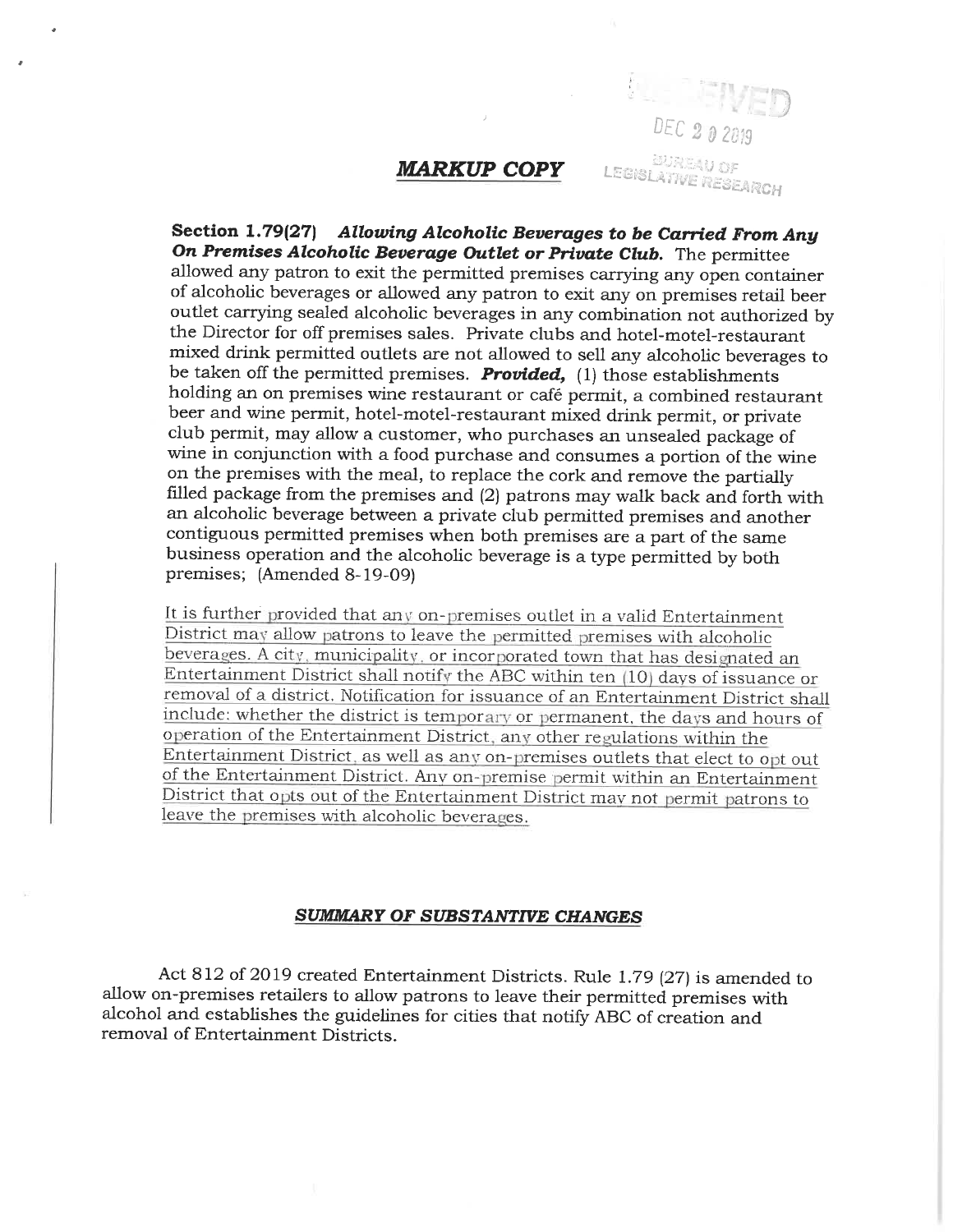**Stricken language would be deleted from and underlined language would be added to present law. Act 812 of the Regular Session**

| 1      | <b>State of Arkansas</b>                                                     | As Engrossed: H3/28/19<br>A Bill                                             |                        |
|--------|------------------------------------------------------------------------------|------------------------------------------------------------------------------|------------------------|
| 2      | 92nd General Assembly                                                        |                                                                              |                        |
| 3      | Regular Session, 2019                                                        |                                                                              | <b>SENATE BILL 492</b> |
| 4      |                                                                              |                                                                              |                        |
| 5      |                                                                              | By: Senators T. Garner, Bond, B. Sample, G. Leding, L. Chesterfield, Elliott |                        |
| 6      |                                                                              | By: Representatives Barker, A. Collins, McCullough, Scott                    |                        |
| 7<br>8 |                                                                              | For An Act To Be Entitled                                                    |                        |
| 9      | AN ACT TO PROMOTE HOSPITALITY AND TOURISM; TO                                |                                                                              |                        |
| 10     | ESTABLISH AREAS OF A CITY OR TOWN THAT HIGHLIGHT                             |                                                                              |                        |
| 11     | RESTAURANT, ENTERTAINMENT, AND HOSPITALITY OPTIONS;                          |                                                                              |                        |
| 12     | TO ESTABLISH TEMPORARY OR PERMANENT DESIGNATED                               |                                                                              |                        |
| 13     | ENTERTAINMENT DISTRICTS; AND FOR OTHER PURPOSES.                             |                                                                              |                        |
| 14     |                                                                              |                                                                              |                        |
| 15     |                                                                              |                                                                              |                        |
| 16     |                                                                              | <b>Subtitle</b>                                                              |                        |
| 17     |                                                                              | TO PROMOTE HOSPITALITY AND TOURISM; TO                                       |                        |
| 18     |                                                                              | ESTABLISH AREAS OF A CITY OR TOWN THAT                                       |                        |
| 19     |                                                                              | HIGHLIGHT RESTAURANT, ENTERTAINMENT, AND                                     |                        |
| 20     |                                                                              | HOSPITALITY OPTIONS; TO ESTABLISH                                            |                        |
| 21     |                                                                              | TEMPORARY OR PERMANENT DESIGNATED                                            |                        |
| 22     |                                                                              | ENTERTAINMENT DISTRICTS.                                                     |                        |
| 23     |                                                                              |                                                                              |                        |
| 24     |                                                                              |                                                                              |                        |
| 25     |                                                                              | BE IT ENACTED BY THE GENERAL ASSEMBLY OF THE STATE OF ARKANSAS:              |                        |
| 26     |                                                                              |                                                                              |                        |
| 27     |                                                                              | SECTION 1. Arkansas Code § 3-2-206, concerning the rulemaking                |                        |
| 28     | authority of the Alcoholic Beverage Control Division, is amended to add an   |                                                                              |                        |
| 29     | additional subsection to read as follows:                                    |                                                                              |                        |
| 30     | (f) A rule promulgated under this title that prohibits a person from         |                                                                              |                        |
| 31     | possessing an alcoholic beverage outside of an establishment that holds a    |                                                                              |                        |
| 32     | permit for on-premises consumption and from which the alcoholic beverage was |                                                                              |                        |
| 33     | purchased does not apply within a designated entertainment district as       |                                                                              |                        |
| 34     | defined in § 14-54-1412.                                                     |                                                                              |                        |
| 35     |                                                                              |                                                                              |                        |
| 36     |                                                                              | SECTION 2. Arkansas Code § $5-71-212(e)$ , concerning the exceptions to      |                        |

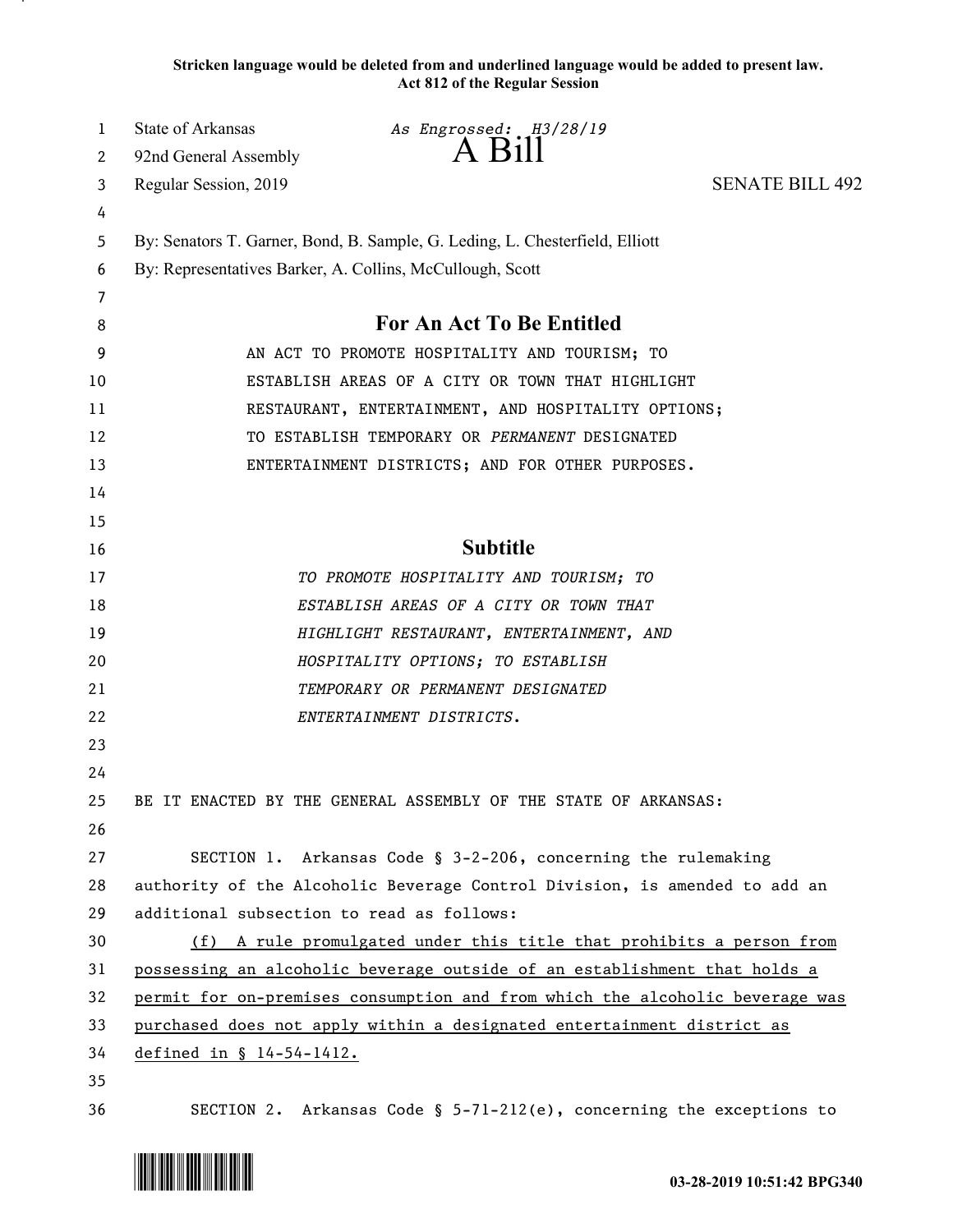consuming alcohol in public, is amended to read as follows: 2 (e) The provisions of this This section shall does not be construed to prohibit or restrict the consumption of an alcoholic beverage when consumed: (1) as As a part of a recognized religious ceremony or ritual; or (2) Within the physical boundaries of a designated entertainment district as defined in § 14-54-1412. SECTION 3. Arkansas Code Title 14, Chapter 54, Subchapter 14, is amended to add an additional section to read as follows: 14-54-1412. Designated entertainment districts. (a) As used in this section, "designated entertainment district" means a contiguous area located in a part of a city, a municipality, or an incorporated town that: (1) Is zoned for or customarily used for commercial purposes; and 16 (2) Contains any number and any combination of restaurants, taprooms, taverns, entertainment establishments, hospitality establishments, music venues, theaters, bars, art galleries, art studios, tourist destinations, distilleries, dance clubs, cinemas, or concert halls. (b)(1) A city, a municipality, or an incorporated town collecting a 21 gross receipts tax on prepared food or hotel and motel accommodations under §§ 26-75-602 — 26-75-613 and located in a county authorized to sell alcoholic beverages may by ordinance create a designated entertainment district. (2) A designated entertainment district may be permanent or temporary. *(3)(A) A city, a municipality, or an incorporated town that creates a designated entertainment district under this section shall set by ordinance reasonable standards for the regulation of alcohol possession within the boundaries of the designated entertainment district. (B) An ordinance enacted under this subsection does not diminish the requirements of the Alcoholic Beverage Control Division concerning permits issued within the designated entertainment district. (4) A city, a municipality, or an incorporated town that creates a designated entertainment district under this section shall notify the division within ten (10) days of the issuance or removal of a permanent or temporary designation as a designated entertainment district.*

03-28-2019 10:51:42 BPG340